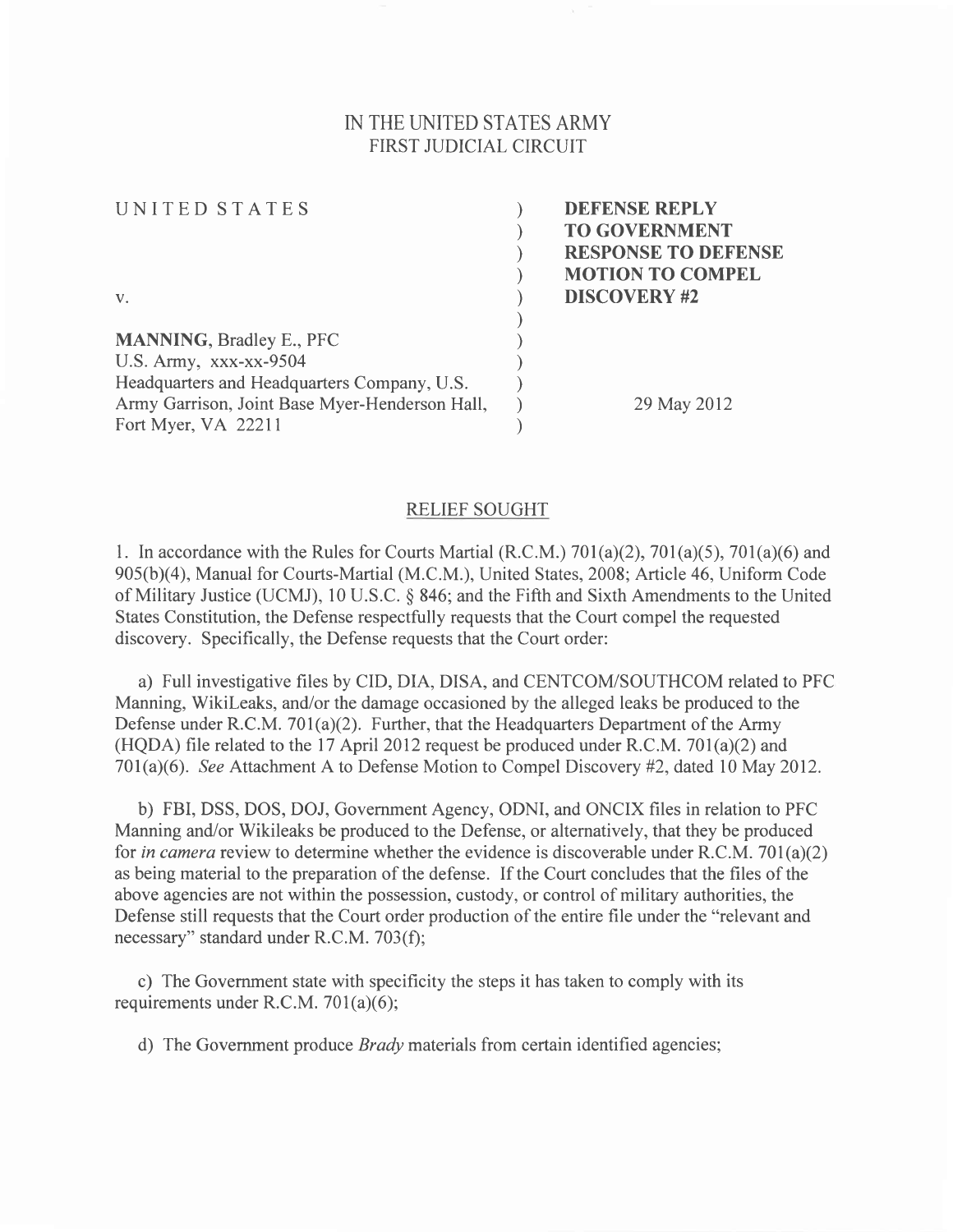e) The Government produce all evidence intended for use in the prosecution case-in-chief at trial obtained from DIA, DISA, CENTCOM/SOUTHCOM, FBI, DSS, DOS, DOJ, Government Agency, ODNI, ONCIX and any aggravation evidence that it intends to introduce during sentencing from the above named organizations.

### WITNESSES/EVIDENCE

2. The Defense would ask that this Court consider the Appellate Exhibits referenced herein, as well the attachment.

## ARGUMENT

3. The Government continues to resist providing the Defense clearly relevant discovery. It continues to state that the Defense's requests "lack specificity" or that the Defense has not "provided a relevant basis for its requests." See, e.g. Government Response, p. 3. The Government's refrain is getting old. The Defense has provided the Government with a laundry list of relevant discovery that the Defense does not yet have and that it needs in order to try this case. And the Government responds in its typical nonsensical, smoke-and-mirrors fashion.

4. The Defense rests on the submissions in its Motion to Compel Discovery #2, but would like to specifically respond to certain issues raised by the Government.

## A. Defense Discovery Requests for Law Enforcement Files Specifically ldentified by the Defense

5. The Government acknowledges that the Defense has made requests for the following:

Interagency Committee Review. The results of any investigation or review concerning the alleged leaks in this case by Mr. Russell Travers, National Security Staff's Senior Advisor for Information Access and Security Policy. Mr. Travers was tasked to lead a comprehensive effort to review the alleged leaks in this case. See Defense Discovery Request Dated 8 December 2010 and 13 October 2011 within Appellate Exhibit VIII;

President's Intelligence Advisory Board. Any report or recommendation concerning the alleged leaks in this case by Chairman Chuck Hagel or any other member of the Intelligence Advisory Board. See Defense Discovery Request Dated 13 October 2011 within Appellate Exhibit VIII;

House of Representatives Oversight Committee. The results of any inquiry and testimony taken by House of Representative Oversight Committee led by Representative Darrell Issa. The committee considered the alleged leaks in this case, the actions of Attorney General Eric Holder, and the investigation of PFC Bradley Manning. See Defense Discovery Request Dated 10 January 2011 and 13 October 2011 within Appellate Exhibit VIII.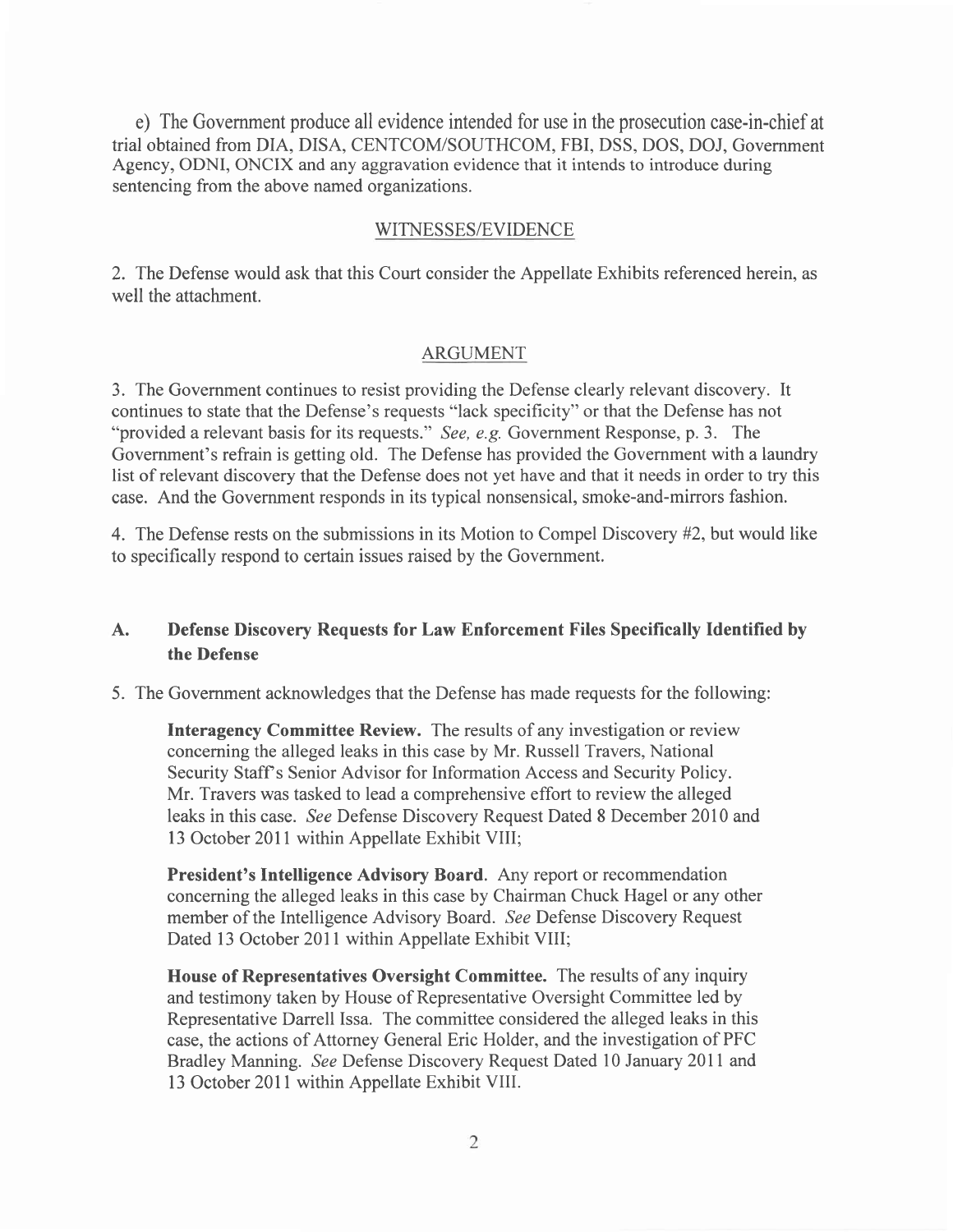6. With respect to the Interagency Committee Review, the Government states that the "defense has failed to provide any basis for its request." Government Response, p. 3. The authority, of which the Government should not need to be reminded, is *Brady*. Where the Defense makes a "discovery request[] that involve[s] a specified type of information within a specified entity" the Government has a due diligence obligation under R.C.M. 701(a)(6)/*Brady/Williams* to search for that information. United States v. Williams, 50 M.J. 436, 441 (C.A.A.F. 1999). There is no indication that the Government has made anv effort to search the files of Mr. Travers' investigation.

7. With respect to the President's Intelligence Advisory Board and the House of Representatives Oversight Committee, the Government maintains that it "has no knowledge of any such records, outside publicly made statements through press conferences or media organizations, equally accessible by the defense" and that "[t]he defense is invited to renew its request with more specificity and an adequate basis for its request." Government Response, pp.3-4. Again, the authority the Government is looking for is Brady. Moreover, the Government has resorted to its old tactics in saying it "has no knowledge of any such records." Id. This argument is reminiscent of the Government's statement that it was "unaware" of forensic results or investigative files relevant to this case maintained by DOS, FBI, DIA, ONIX and CIA. See Appellate Exhibit XVI. As the Court stated in its Ruling, "The Government has advised the Court it is 'unaware' of any forensic results or investigative files [maintained by the specified agencies]. The Government has a due diligence duty to determine whether such forensic results or investigative files that are gerrnane to this case are maintained by these agencies." See Appellate Exhibit XXXVI at p. 11.

8. Suspiciously, the Government states in footnote 4 that'

Government Response, p.4. First, the Defense request was made in October 2011, 7 months ago. Why is the Government "in the process of searching for discoverable information"? Why haven't these files yet been searched? The Defense would venture to guess that the Government's "diligent" search began when the Government received the Defense's motion to Compel Discovery #2 on 10 May 2012. Second, the Government's footnote is inconsistent with the position in its motion that the Defense has not provided a specific basis for discovery and that it has "no knowledge" of discoverable information. Which is it? Is the Government's position that the Defense is entitled to *Brady* material from the Intelligence Advisory Board files, or that information from these files is not discoverable?

9. Further, the Government's (footnote) concession that the Defense is entitled to *Brady* information from the Intelligence Advisory Board begs the question of why the Defense is also not entitled to *Brady* material from the other two specified sources (the Interagency Committee Review and House of Representatives Oversight Committee). It is not clear to the Defense what is so special about the Intelligence Advisory Board that the Government is searching those files for *Brady*, but not searching the other files.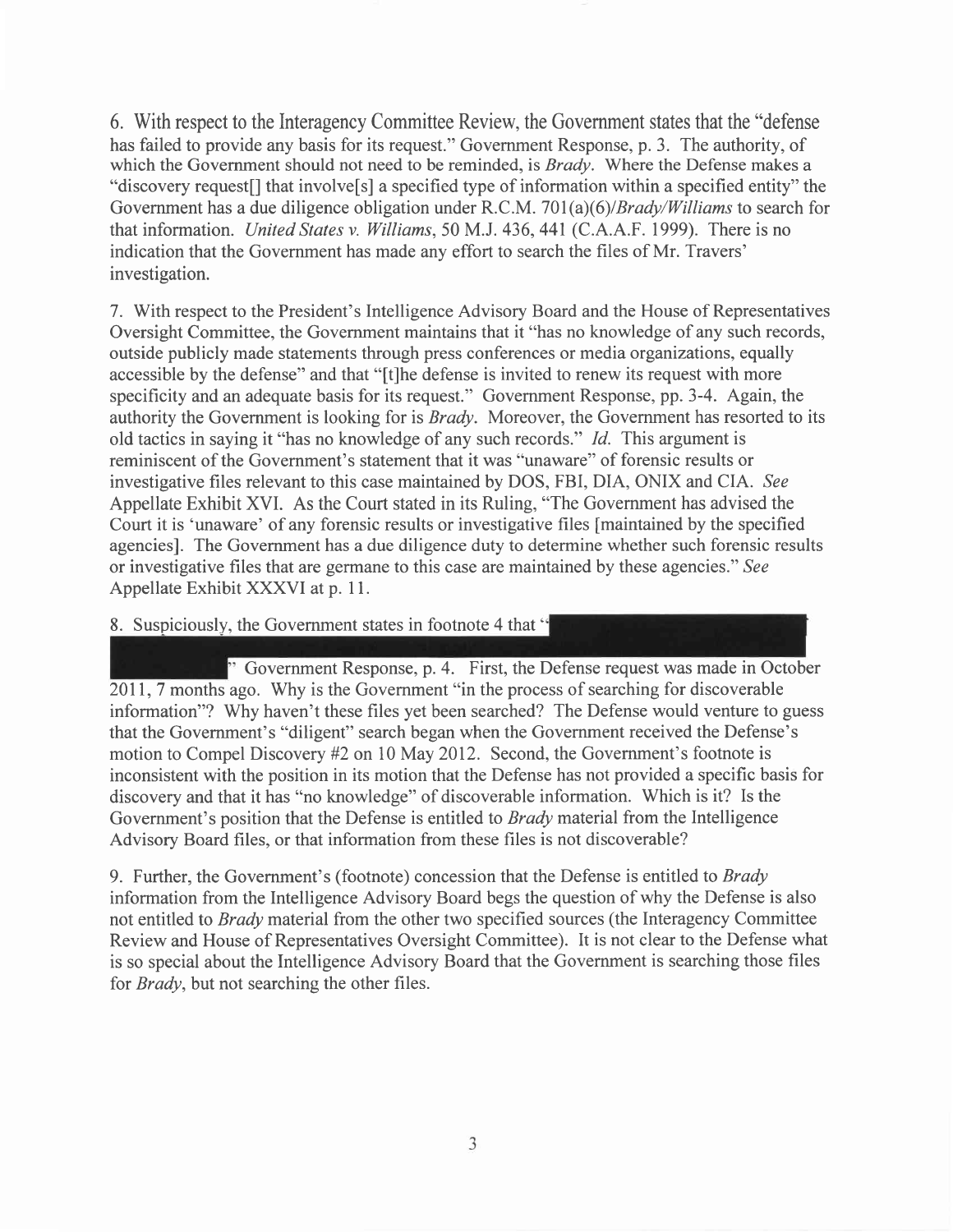# B. Files that the Government Does Not Dispute Are Within Military Possession, Custody and Control

10. The Government states that the Defense is not entitled to certain files from DIA, DISA, CENTCOM and SOUTHCOM that are clearly within military possession, custody and control for two reasons – first, the defense failed to provide a specific request; and second, the defense failed to provide an adequate basis for why all such records are discoverable. Government Response, p. 6.

I 1. The Government laments that the Defense failed to provide specificity in its request. The Defense finds the Government's position almost laughable. At the past motions argument, the Defense raised with the Court the fact that the Government represented that DIA and ONCIX do not have any investigative files, all while producing to the Defense in discovery what the Defense would consider to be investigative files. See Appellate Exhibit LVI. The Government then went to great pains to specify that DIA and ONCIX did not technically have an "investigation" into the leaks, nor did they have a"damage assessment." This culminated in the Government submitting the Prosecution Brief Discussing Investigations and Damage Assessments where it sought to define the scope of what it means by "investigation" and what it means by "damage assessment." See Appellate Exhibit LXXII. According to the Government's Brief, "[i]nvestigations can be broken down into two categories: criminal and administrative. Criminal investigations are concerned with discovering evidence and finding the individual responsible for the crime. Administrative investigations encompass fact finding inquiries." Id., p. l. The Government stated that "damage assessments" as "multi-discipline, multi-agency, lengthy inquiries, consider the effects of compromised classified information to reach strategic opinions." *Id.* Apparently, the *Brady* material from ONCIX that the Government produced was neither an "investigation" nor a"damage assessment" according to the Government's arbitrary delineation of those terms. The Defense asked the Government how it should phrase a discovery request in order to obtain material similar to the ONCIX material (i.e. documents that deal with damage from the leaks that are neither "investigations" nor "damage assessments"). The Government indicated that, for whatever reason, the proper term was "working papers."

12. Knowing that the Government would fabricate a definition of "working papers" that somehow avoided producing what the Government knows the Defense is asking for, the Defense requested: information "related to PFC Manning, Wikileaks, and/or the damage occasioned by the alleged leaks (to include any document, report, analysis, file, investigation, letter, working

See Attachment.

 $\vert$  "

Similarly, Human Health Services wrote that "

Id. Even though the Defense is seeking this type of information (i.e. information about whether the alleged leaks caused harm within different agencies of government), it does not believe that the emails from the EPA or HHS would qualify as a "working paper." Consequently, if the Defense had simply asked for "working papers" the Government would have responded that it did not have any discoverable material, as it has in the past.

<sup>&#</sup>x27; It is unclear why the Government believes that the term "working papers" captures what the Defense is seeking (i.e. reports, assessments, documents, emails, etc. that chronicle the harm, if any, from the alleged leaks). The term "working papers" suggests to the Defense that the relevant government agency is still working with the information in question. For instance, the Environmental Protection Agency recently wrote to the Government stating,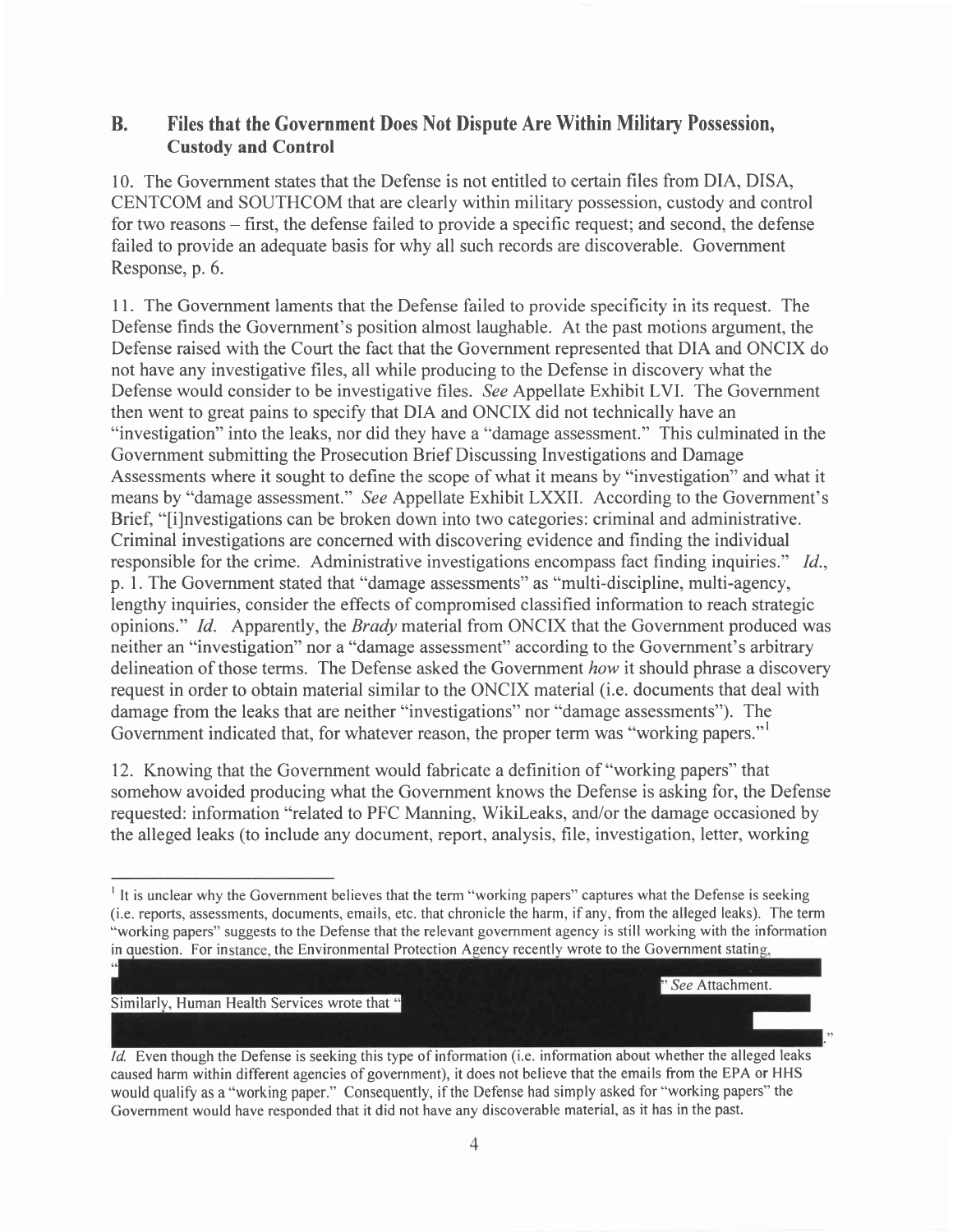paper, damage assessment (or anything that can be reasonably construed as falling within the aforementioned))."<sup>2</sup> Defense Motion, p. 4. The Defense included the term "working papers" to make it abundantly clear that the Defense is looking for information that might not meet the Government's overly technical definition of "investigation" and "damage assessment."

13. Ironically, when the Defense made a specific request for an "investigation" or a "damage assessment," the Government responded that because these are terms of art for the Government, it did not have any responsive material. When the Defense broadened its request to capture more than the Government's technical (and self-imposed) definitions, the Government complained that the request was "too broad." The Defense is not clear on what magic language the Government would like for the Defense to use to convey what everybody understands the Defense is looking for.<sup>3</sup> According to the Government, the Defense's previous requests were "too narrow" and now they are "too broad." The Defense believes that no Defense discovery request would ever be "just right" to satisfy Goldilocks.

14. Moreover, the Government cannot even keep track of its own definitions. In its Response, it indicates that it has disclosed'

<sup>2</sup> Government Response, p. 16. The Government is clearly not referring to "damage assessments" but rather to what it would term "working papers" (e.g. reports from departments such as the Department of Housing, the National Archives, etc. regarding the impact of the leaks). By morphing, distorting and constantly changing definitions, the Government is trying to "define" itself out of producing relevant discovery. It cannot be permitted to do this.

15. The Government then complains that the Defense has failed to provide an adequate basis for discovery. The Government states that "[r]equesting all records, without limitation, does not demonstrate 'an adequate theory of relevance' to justify the compelled discovery." Government Response, p. 7. The Government, again in a throwaway footnote, states that it "

." Government Response, p.7 . So the

Government is saying that there are 250,000 pages in its possession, custody and control that relate to the accused, Wikileaks and/or the damage occasioned by the leaks that it has not produced to the Defense? And that possibly it has not searched for *Brady*? If so, this is very disconcerting to the Defense.

16. The Government also states that "the prosecution agrees that some portions of the remedial process may be discoverable under RCM 701(a)(6), *Brady*, or if the defense can demonstrate an adequate theory of relevance (e.g. portions relevant to the charged offenses)." Government Response, p. 8. The Defense is not clear on what the Government is saying. Is there material within DIA, DISA, CENTCOM and SOUTHCOM that relates to the remedial process that the Government has not disclosed? If not, why not? The Defense is also not clear on what the Government means in its parenthetical – "e.g. portions relevant to the charged offenses." Government Response, p. 8. How can the Defense identify the "portions" of the remedial measures when it has not seen them? In short, the Defense has already explained numerous times why remedial measures are relevant to the charged offenses and/or sentencing. It is not a

 $2$  The Government says in footnote 7 that "[o]nly damage assessments and working papers, related to a damage assessment, have been specifically requested by the defense." The Defense does not understand what this means.

 $3$  Apparently, the Government is able to clearly understand its own formulation of the discovery request to HQDA. That information is exactly what the Defense is looking for as well.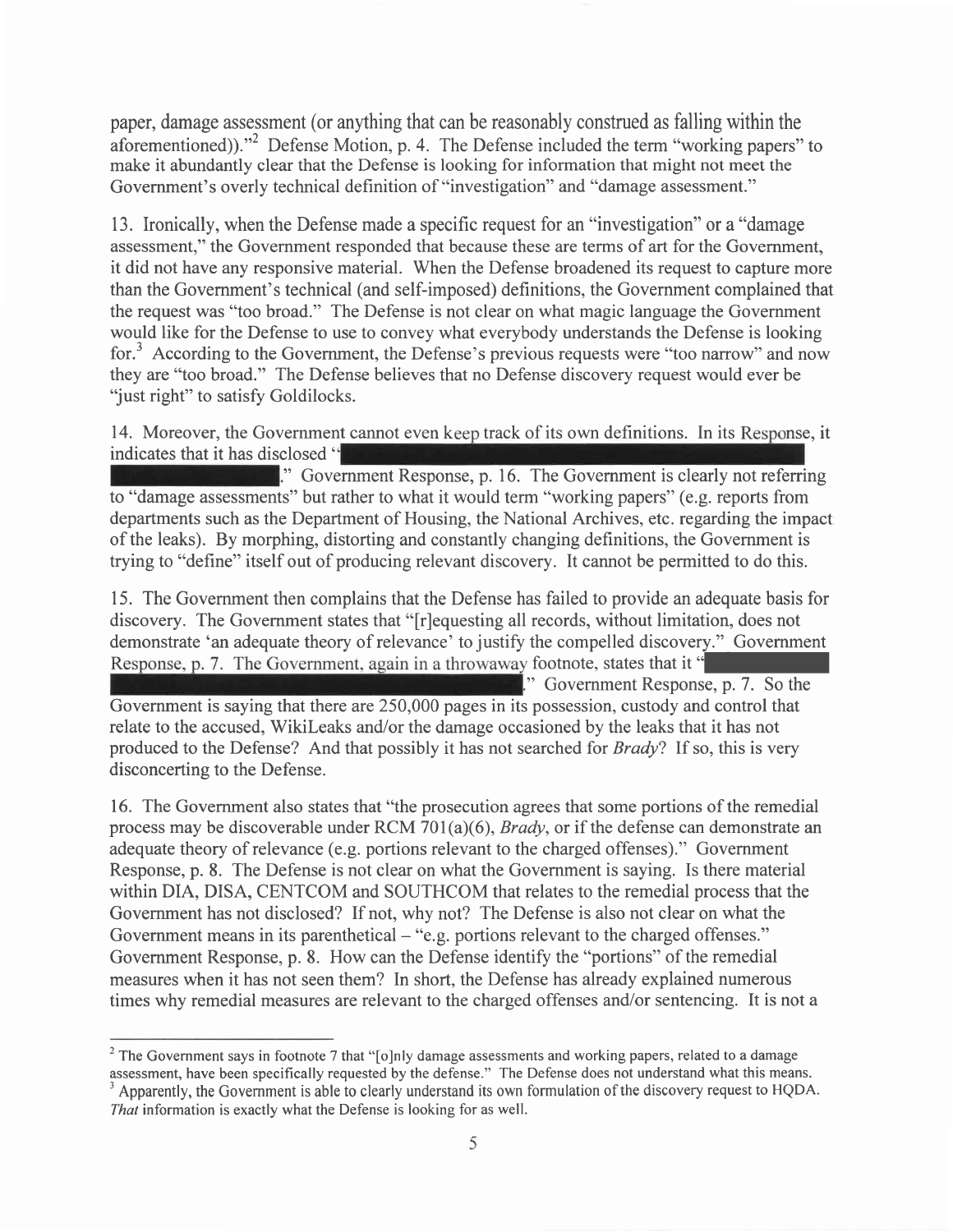large logical leap to conclude that if the remedial measures were fairly insignificant, this would be favorable for sentencing; conversely, if the remedial measures were fairly significant, this would not be as favorable for sentencing. As such, the Defense cannot understand why the Government does not see the very obvious relevance of the remedial measures contained in documents within its possession, custody and control.

<sup>17</sup>. The Government opposes producing to the Defense the results of the (delayed) HQDA memo. It states that:



Government Response, p. 8.

The Government believes, however, that such records are not discoverable under R.C.M. 701(a)(2) because "defense has neither put the prosecution on notice of what the defense desires nor provided an adequate basis for why all information are [sic] 'material to the preparation of the defense." Id. The Government's first reason for not producing these records makes no sense. The Government asserts that the "defense has [not] put the prosecution on notice of what the defense desires." The Defense "desires" the documents responsive the HQDA request. $4$  The Government's second reason is equally disingenuous – that the Defense has not provided an adequate basis for why all information is material to the preparation of the Defense.<sup>5</sup>

18. If one even cursorily examines the Government's request, it is abundantly clear why all of this information would be material to the preparation of the Defense. The Government requested the following:

...any documents or files with material pertaining to: any type of investigation; working groups; resources provided to aid in rectifying an alleged compromise of governrnent [sic.] information; damage assessments of the alleged compromise; or the consideration of any remedial measures in response to the alleged activities of PFC Manning and Wikileaks. See Attachment A to Defense Motion to Compel Discovery #2, dated l0 May 2012.

The Government's assertion that the Defense has not sufficiently proffered why damage assessments, remedial measures, and investigations into the leaks is relevant is like the Government making the Defense articulate why the CID file is material to the preparation of the Defense. It is so plainly self-evident from the documents requested why they would be relevant for the Defense that the Government simply looks like it is hiding something by refusing to turn them over pursuant to R.C.M.  $701(a)(2)$ .

 $4$  At footnote 10, the Government maintains that all this information is not in a specific "file" (it then proceeds to define 'file' for the Defense's edification). The Government knows exactly what the Defense is seeking - the documents that were sent to HDQA in response to this Memo. An instruction on the word "file" is not necessary.

<sup>&</sup>lt;sup>5</sup> The Government apparently concedes that "the standard of materiality [relating to RCM 701(a)(2)] is not a high one." Government Response, p. I l.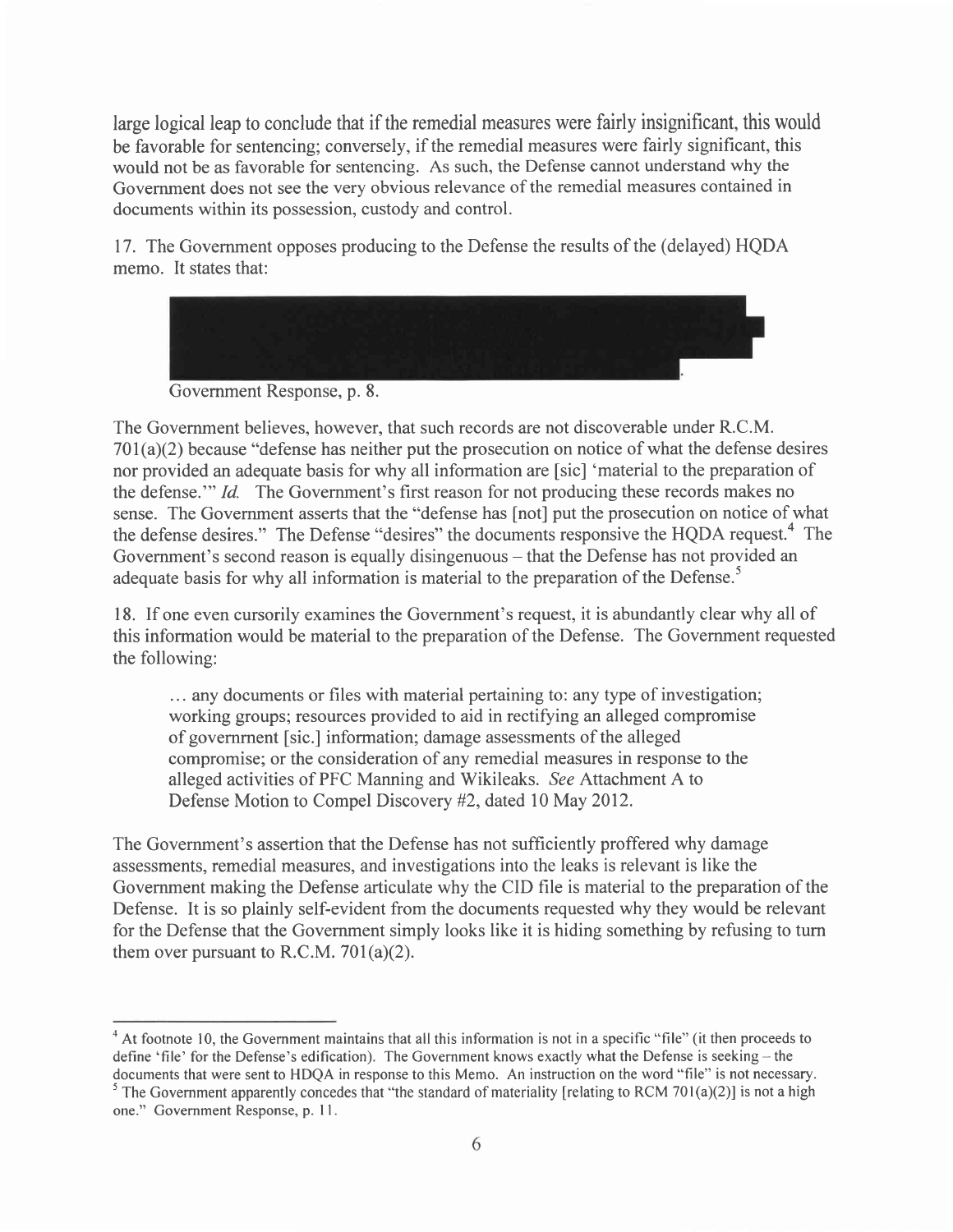# C. Files of Joint Investigative Agencies and Agencies that Are Closely Aligned with the Government

19. As argued in the Defense's Motion to Compel Discovery #2 and in Appellate Exhibit LXVIII, the Government is misunderstanding what term needs interpreting in R.C.M. 701(a)(2). It is not the term "military authorities" that needs interpreting; rather it is the term "possession, custody and control" that needs interpreting.<sup>6</sup> The Defense largely rests on its previous submissions in this respect. The Defense, however, would like to clarify several points with respect to the Government's argument that the documents requested by the Defense are not within the possession, custody and control of military authorities under R.C.M. 701(a)(2).

20. First, the Government has very conveniently set up a straw man when it says that the Defense defines "military authorities" to include "the United States Government." Government Motion, p. 10. That is not the Defense's argument. The Defense does not believe that the Government, under R.C.M.70l(a)(2) needs to search the files of the "United States Government." The Defense's position is that the trial counsel's obligations to disclose information to the Defense pursuant to R.C.M.  $701(a)(2)$  extend to those documents of closely aligned and jointly investigating agencies because such documents are within his possession, custody and control.

21. Second, the Government maintains that "[e]xtending the definition of 'military authorities' beyond military commands or organizations subject to military control would carry drastic implications:



22. The Government's argument overlooks the fact that, in federal courts across the country, judges have uniformly accepted the interpretation advanced by the Defense. The judicial system is not in shambles; the "drastic implications" cited by the Government have not come to fruition; there has not been widespread "graymailing" of the United States Government; the consequences have not been "nearly insurmountable" in federal court. The Government's overreaction to a very well-established federal rule again suggests that there is something that the Government is trying to hide by not turning over documents of closely aligned agencies and agencies that participated in a joint investigation.

 $6$  The Defense assumes that the second reference to the Defense's interpretation of R.C.M. 701(a)(2) on p. 10 (middle of the page) is simply a typo.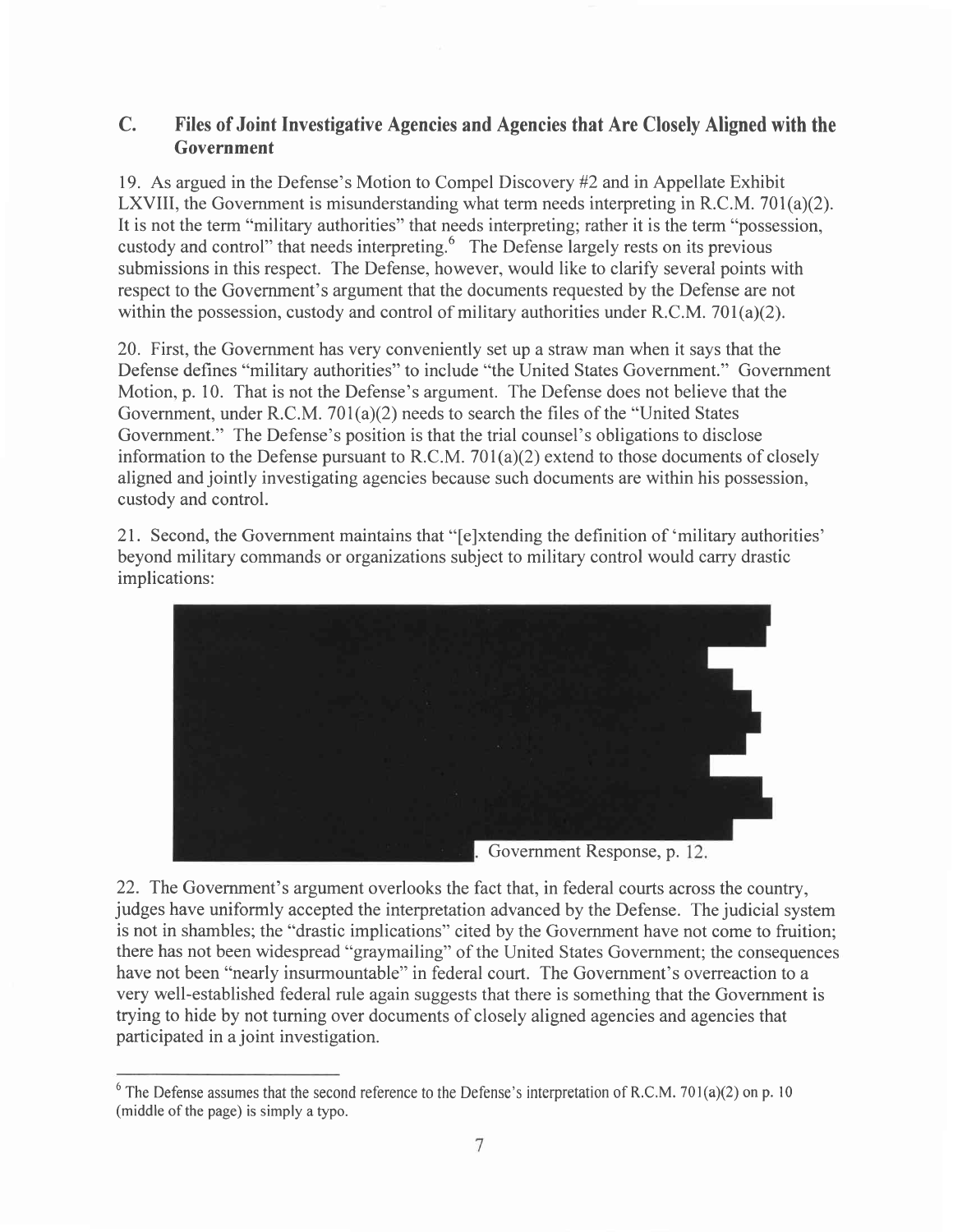23. Third, the Government states that it does not have "both access to, and knowledge of' all records of jointly aligned agencies or agencies that participated in a joint investigation. Government Response, p. l3 (emphasis in original). It appears that the Government is saying that it does not have "access to" the files because "the prosecution has only limited access to the requested records" and has "no authority to remove the documents from the agencies' hands." Id. It further states that in the event that the prosecution does not have the authority to disclose certain information, then the prosecution "does not, and cannot, have access to the information for discovery purposes." *Id.* at p. 14. The Government is confusing "access" with "authority to disclose." Access simply means the right to look at, inspect or get to the information in question. Access does not necessarily imply that the accessor has the right to give or disclose the information in question. For instance, the Defense has access to classified discovery in this case. However, the Defense does not have the authority to disclose that information publicly. Thus, "access" addresses only the question of whether the Government has had the right or ability to see, inspect, examine, look at, etc. the information in question. It does not address the question of whether the Government is permitted to disclose that information. If the Government's interpretation were accepted, it would gut the "possession, custody and control" analysis in Federal Rule 16. All information that is not in the physical possession, custody or control of the trial counsel will be "owned" by, to use the Government's expression, other equity holders. Thus, all the trial counsel would need to do is say that while it has the ability to see, observe or examine the material in question, it does not have permission to disclose it. Such is the functional equivalent of leaving evidence to "repose" in the hands of another agency, as discussed in *Trevino. See United States v. Trevino*, 556 F.2d 1265, 1272 ( $5<sup>th</sup> Cir.$  1977). Finally, the Court's ruling contemplates that evidence may be discoverable under R.C.M. 701(a)(2) as being within the custody, possession, and control of military authorities, but that the Government might not have permission to disclose that information, thus necessitating resort to R.C.M . 703. See Appellate Exhibit LXVIII ("[T]he fact that information controlled by another agency is discoverable under RCM 701 mav make such information relevant and necessary under RCM 703 for discovery.").

24. Finally, the Government argues that if such documents are determined to be in the possession, custody or control of military authorities for the purposes of R.C.M.70l(a)(2), that it specifically objects to producing the following: (l) any Government Agency forensic results or investigative files and any damage assessment; (2) any documents relating to the Chiefs of Mission review, the Wikileaks Working Group, the "Mitigation Team," and the DoS's reporting to Congress in December 2010; and (3) DSS files or investigations dealing with Specification 12 or l3 of Charge II. Government Response, p. 14. The Government argues that the Defense has failed to "provide specificity or an adequate basis for its request." Id. The Defense's request with respect to these documents was very specific and the "basis" for the request has been articulated many times (and, in any event, is self-evident from the nature of the documents requested).

#### **CONCLUSION**

25. Pursuant to the Defense's Motion to Compel Discovery #2 and this Reply Motion, the Defense respectfully requests that this Court compel the requested discovery and that this Court